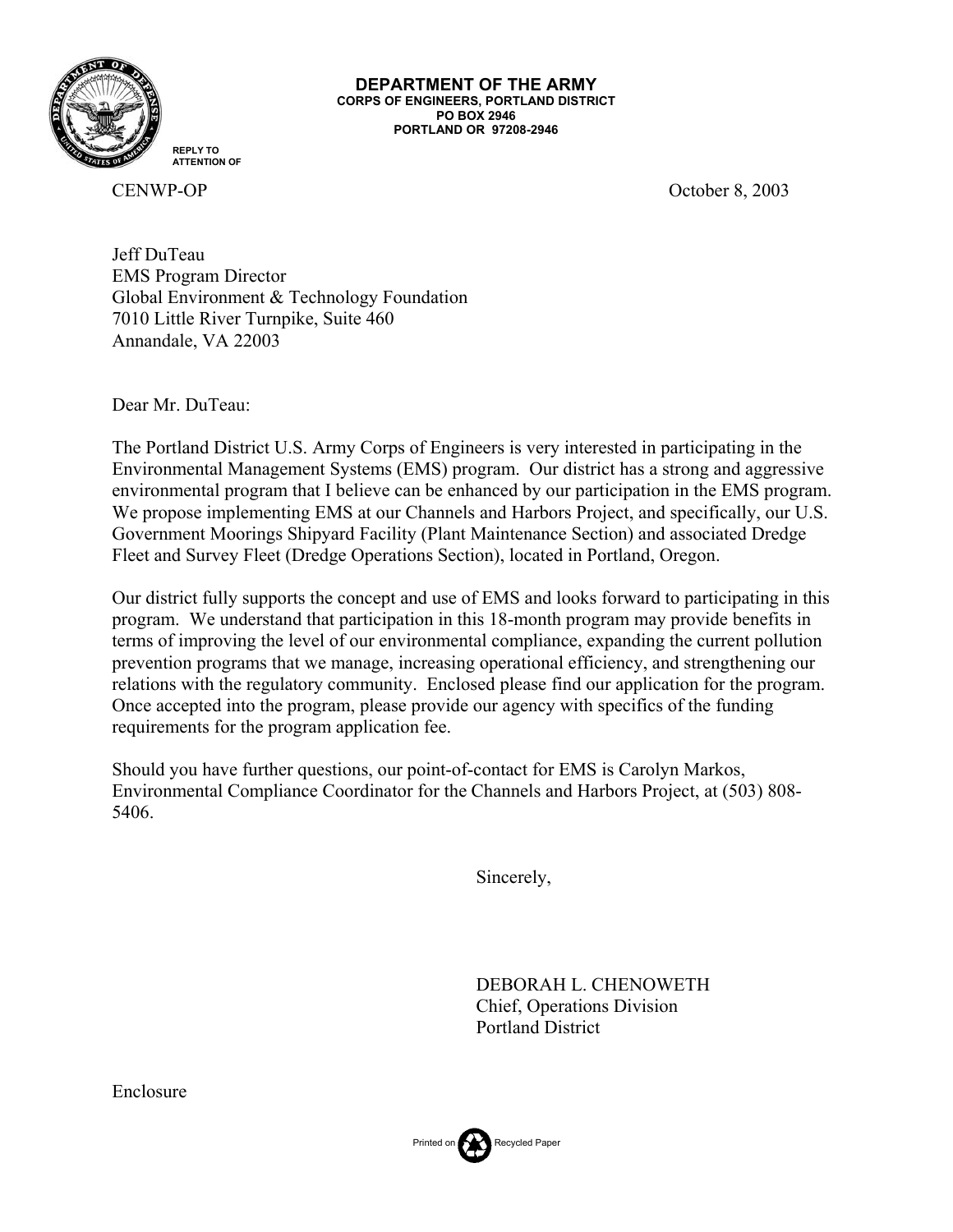CF: CECW-ON (Smith) CENWP-OP-N (Beach) CENWP-OP-NP (Robison) CENWD-CM-OC (Peloquin)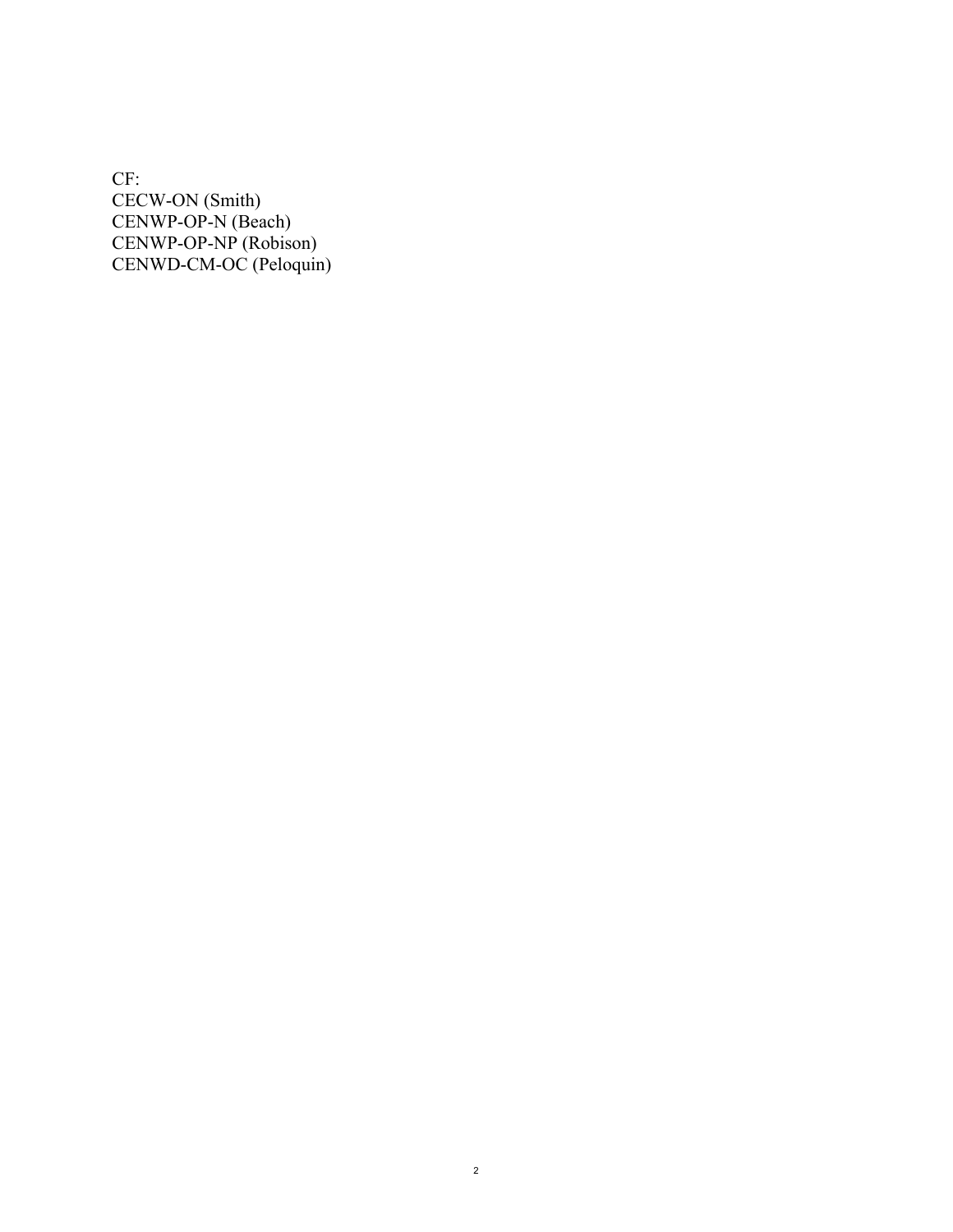# **Application for EMS Program Sponsored by: Global Environment & Technology Foundation**

## **1. A brief description of the project, its management structure and activities.**

Channels and Harbors Project is responsible for the maintenance dredging of all assigned navigation projects within Portland District. The U.S. Moorings Facility is the home base for the Portland District hopper dredges and survey boats used to support the Channels and Harbors Project mission. The Project's Plant Maintenance Section is responsible for both the operation of the U.S. Moorings Facility and the maintenance of the Portland District vessels.

## **2. Name of Project Manager within the facility who will have the responsibility and authority to lead the EMS project described above as well as a description of how the Project Manager intends to work with relevant departments in developing and implementing the EMS. The project manager should be available to travel to participate in all Project Workshops.**

Ms. Carolyn Markos is designated at the Project Manager for our participation in the EMS program. Ms. Markos is the Environmental Compliance Coordinator for the Channels and Harbors Project. She has excellent working relationships with both shipyard and dredge fleet personnel and the technical knowledge, experience, commitment, and leadership skills to make the program successful. She will have the full support of management at both her duty station and the Portland District headquarters to attend all required workshops and travel as required by the program.

## **3. Preliminary indication of the fence-line (eg. geographic and operation boundaries) for the EMS.**

## *Improved Chemical Management System*

We would like to focus on improving our chemical management system to ensure the safety of our employees and reduce the number of waste disposals. The U.S. Moorings Plant Maintenance Section has a strong Hazard Communication program, which allows the Environmental Compliance Coordinator to review all new chemical purchases. The existing chemical management program has assisted the Plant Maintenance Section in reducing the quantity and toxicity of chemicals purchased, thus reducing hazardous waste disposals. The facility typically maintains a *conditionally exempt small quantity generator* status.

However, since all waste generated by the dredges, survey vessels and Moorings shipyard are disposed under a single EPA ID Number, it is important to further this system to improve our effectiveness in the area of chemical management (from the time the chemical is purchased to it's ultimate disposal).